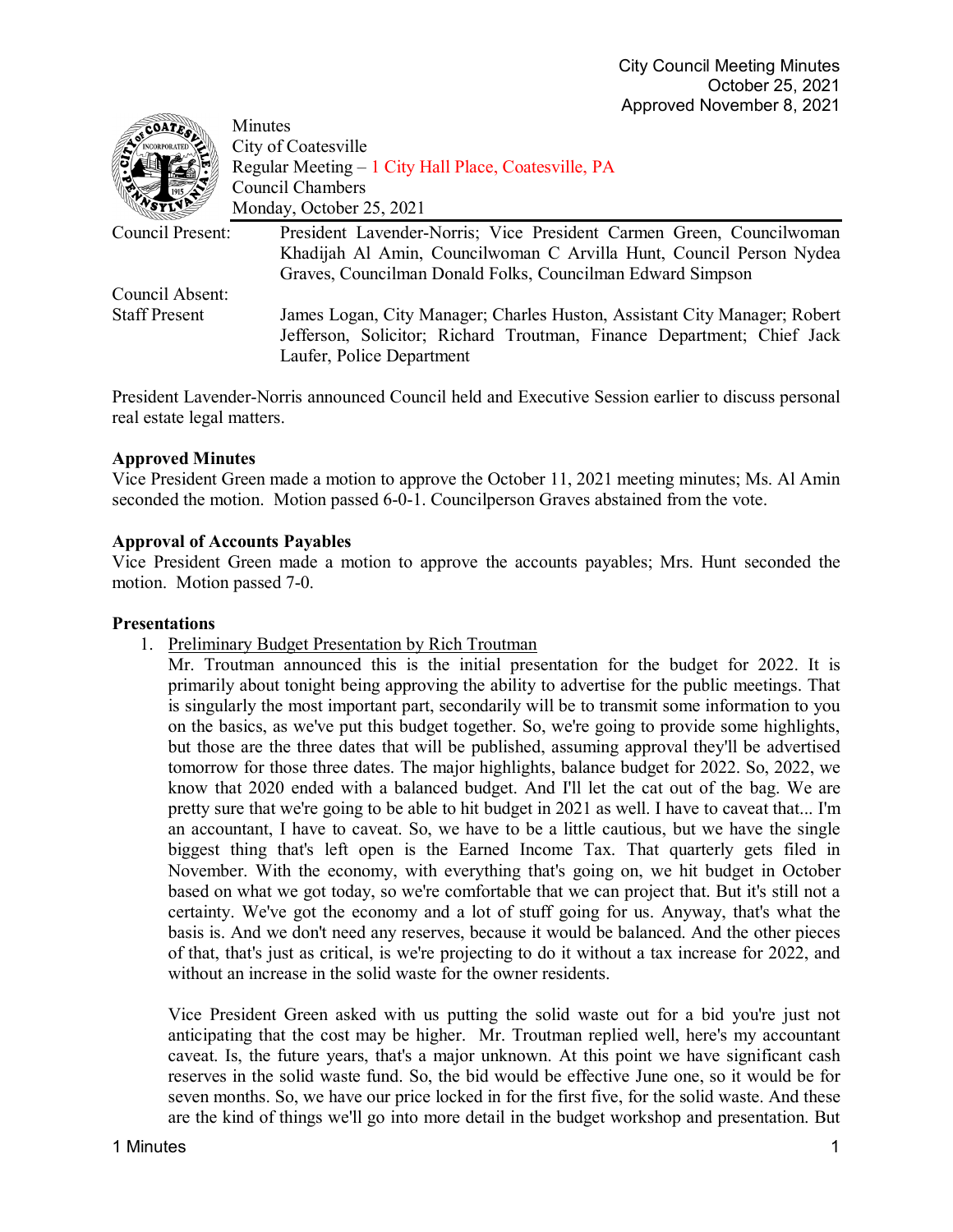for our purposes right now, it's tight on the solid waste, but we think we can work through it. And it just seemed to us that the risk reward was to make it work moving forward for the year 2022, and then when we get the actual bid in and council decides who they're going to opt for, then from 2023 we can factor in what's going to happen. We thought that was fair than coming to you and saying, "Let's pick a percentage that we're going to guess at." And then have that debate. You deserve better, more solid information, to make the decision off of. So that was our basis for where we're at right now.

Mr. Folks asked we are planning to hire more people. Now, we're going to get the money out. Mr. Troutman replied all right, so, the simple answer is, there's a significant number of things that have happened, positive. And I'll show you, we'll get there. So, you're just ahead of your time right now.

The major highlights, there's roughly two dozen projects, development projects, that are actually starting, shovels in the ground, if you can use that term. They're internal building developments, construction. There're things happening that when you quantify those it flows through as development. There's a number of activities. The second check mark is one-time RDA property sales. As opposed to last year, when we were trying to project out and estimating when it might happen. The two of them are pretty much locked in for being in the first six months for next year. So, that's a significant piece of the growth. And the third, as has been alluded to in a couple different ways, home values are increasing. There're more transfers of homes. There's more transfer of real estate tax coming in. The commercial reassessments. We had one establishment go from \$12.4 million to \$16 million retroactive to 2020. And it goes to \$19 million in 2021. So, there is a \$6.4 million growth at one property. Albeit probably our biggest in the city. But the point is that that helps turn it positive for the reassessments. Mr. Simpson asked if this was because of a possible sale. Mr. Troutman replied no, No, not that I know of. Mr. Simpson stated when Arcelor Mittal sold, obviously it was sold for significantly higher than when Mittel bought it, wouldn't there be some significant increases in it. Because they were a one time. Did we see anything, real estate transfer tax? Mr. Troutman stated no, and we're not so certain they actually sold the assets. They might have transferred the ownership without selling it. I'm not the lawyer, so I don't know how all that transpired. But the transaction I'm referring to was a deal with one of the property owners had with the county, they settled on those amounts. So, that was something back in 2019 that was in court and they settled on that valuation. Mr. Simpson stated so, what I don't understand is when Steel Mill first sold the city received over \$2 million of revenue came in through a real estate transfer tax. So, numerous times since then, then why wouldn't we see the same thing for this sale? Vice President Green stated they don't have that many buildings. Remember that 120 is gone. They gave that to a museum. Mr. Simpson stated I understand that, but at the same time when they say that the property is worth a certain amount and that's what it's assessed at, and then they sell that for a lot more, wouldn't there be some way that we can go and say, "Wait a minute. Your business is down. Wouldn't it be based on the property value?" Mr. Troutman explained I think that's one of the things that we would research through our lawyers to determine how that transaction was structured, as to whether we would be entitled, or when the deed might have closed. I don't honestly know how that transaction was structured. Mr. Simpson stated yeah, but whether you transfer or... So, you're saying that the property owner gave it to the new people? Mr. Troutman replied I don't know how it was structured, Mr. Simpson. Mr. Simpson stated well, we need to find out because that's a significant estate. Mr. Troutman said we will ask the lawyers to research that. Ms. Al Amin asked even if they gave it to them on the new transfer, wouldn't the new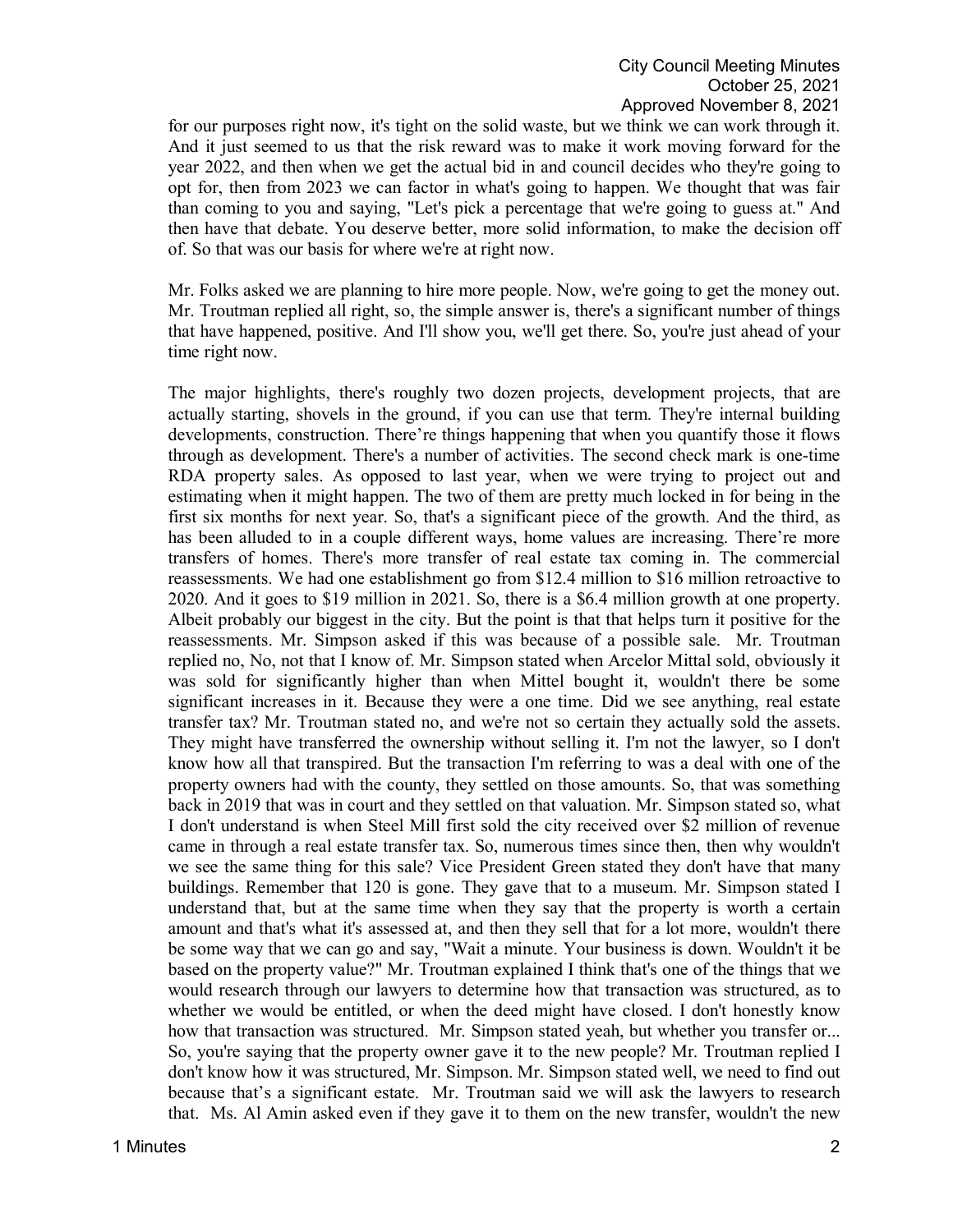owner be liable for it. Mr. Simpson replied correct. You can't give something to avoid paying taxes. Vice President Green stated it's only on the two buildings. The 120 is out of the picture now. And that was the big one. Mr. Simpson stated we can't do that. You've got to pay inheritance taxes. Vice President Green stated it's only the metallurgical building and that building on West 10th. 120 is gone. That was the biggest part. And that's gone. Mr. Simpson stated yeah, but they're putting the new expansion in it right on 1st Avenue. Mr. Troutman stated we'll find out what the actual process was of the sale. But at this point in time there is nothing reflected in any numbers, or anything to do with the steel mill closing.

The next major bullet point is that as part of the 2022 budget it includes doing the \$1.5 million-dollar pension that we've talked about at previous meetings. It talked about 3.4 net staff additions. And several of the capital plan undertakings are listed here that are being in the proposed budget. But essentially between the uptick with the developments and the onetime sale, and then some other things that we've... The initiatives. Most, if not all of the recommendations that are in the strategic plan involving money at this point have been implemented, or projected to be involved. So, that's also going to be part of the improvement for next year. Mr. Simpson asked if we're not raising taxes, then we've got to balance the budget, and we're still putting in an additional \$1.5 million? Mr. Troutman replied yes, there is that much development and one-time sales happening. So, we're starting to address some of these backlogs.

Now, part of that is the stormwater for the assessments basic engineering and rebuild, that's grant money. Part of the parks, Palmer Park is grant money. The Ash Park water works is part of the grant money. Abdala Park Fitness, grants. President Lavender-Norris stated that was grant money. Mr. Troutman explained the sidewalks are actually out of pocket. But that's just one of the things where the city's in a position to finally start addressing some of the deferred maintenance. Because some of these things that have been talked about are starting to happen. The Lincoln Streetscape is grant funded. The Millview is largely grant funded. Paving is a limited basis starting, but that's coming out of the liquid fuels, which is a dedicated fund that's not being paid for by general fund money. So, this all isn't being paid for out of general funds. It's things that we can afford to do because we don't have to use general fund money to backfill. So, it's all coming together as some of us have come up with the analogy to the Ginsu puzzle, that all these pieces are coming together that are intertwined, that are working. So, it really boils down to, Mr. Folks, for your purposes, the revenues. This is where the money's coming from. A million one of increased permit fees from the development projections that are happening, the sales of the RDA property, that's an \$800,000 increase over 2021. The assessment base, \$150,000 increase. License and fees and fines from more compliance, from more activity, for more things happening in that area. And then there's really only \$20,000 in all other. Similarly, on the expense side, the pension is a million five. And the engineering professional fees, there's almost \$500,000 that's projected. That's generally tied to the permit areas. So, they go hand in hand. The payroll, we've talked about 3.4 additional employees, that quarter million, most of it is for those 3.4 employees. And they're in areas of pain. The public works, the codes, those types of areas. All other net actually to \$53,000 less in every other thing. So, I would suggest to you, and I'll have to prove it, but the budget review should be pretty much focused on seven, eight items, of which about half of them we've already talked through. The pensions, and the RDA properties. So, I'm suggesting that we can focus on these types of things, and that will be the bulk of the budget process. Mr. Folks asked if these numbers are accurate. I'm just saying it. I mean you're putting it out there. Mr. Troutman replied yes, I know. And you're going to hold me to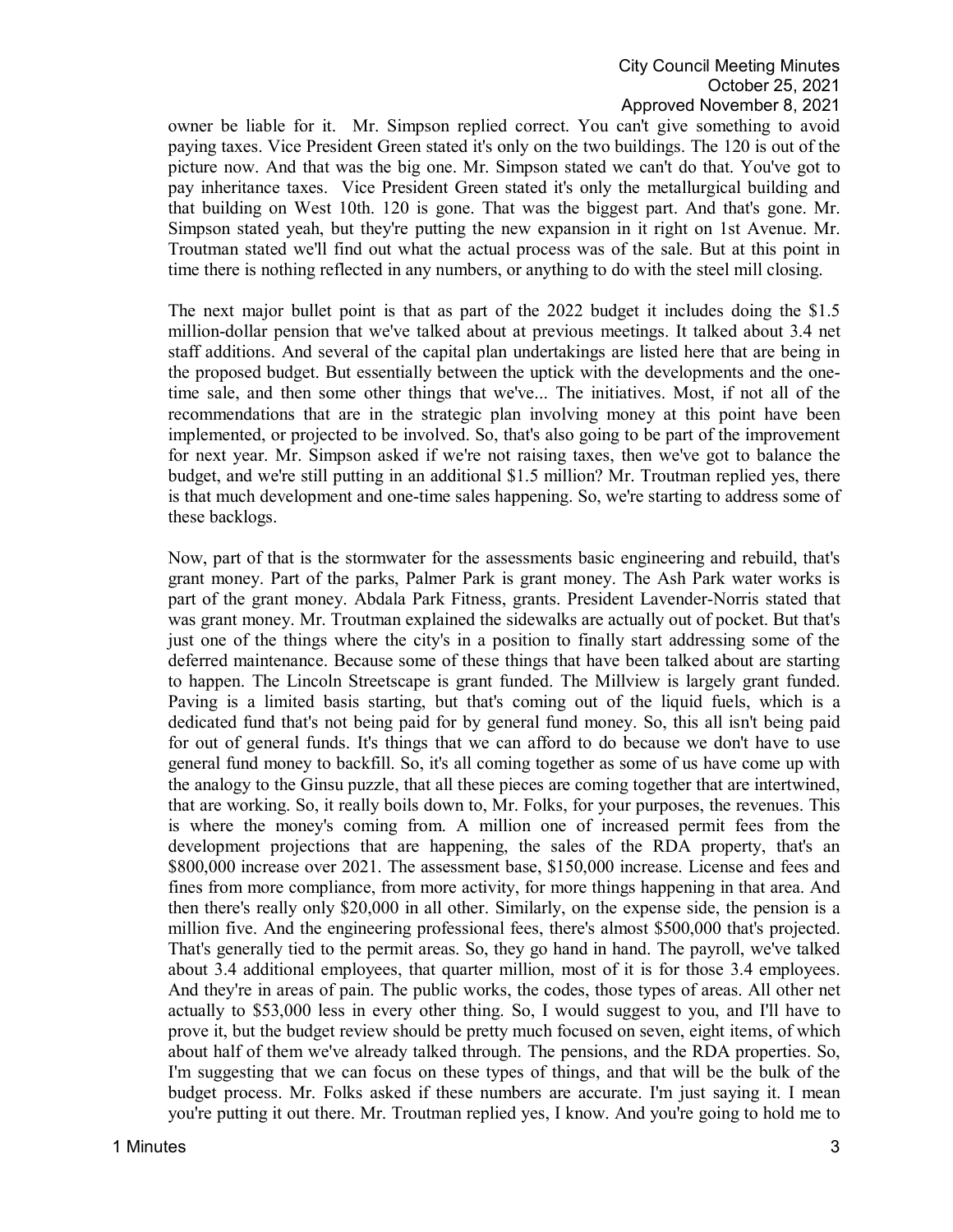it when we go through the budget meetings. And then you'll be able to test it and say, "Yeah, I'm comfortable." Or, "No, I think you're saying BS." So, we'll talk and go through that. And then what we're really talking about is we're going to be budgeting six funds, just like we did last year.

The general fund is by far the biggest. It's the day to day operations of the city. And the other ones are specialty funds, dedicated funds, that have a specific purpose, and therefore they have a specific self-contained module, or model, if you will. And this will be the numbers that we'll be starting with within the budget, is the \$12.8 million in the general fund. You can see the six funds are there. The capital reserve is by far the most complicated. Because it is trying to project out grants and projects and when projects are going to start, when they're going to end. But, with the capital reserve I would make the point that we believe the 30&82 and the 3rd Avenue train station are both projected to be done this year. So, they're not part of next year's projects. But you'll see the list when we get to that point. Again, the primary purpose of this is to set the stage for the advertising, and to inform you some basic information.

You will be getting a book, similar to the last year. So, we're stuffing it as we speak. So, you'll get a similar book that you had to last year that we'll walk through and work through. And I don't really have anything to add. The basic part of the finance presentation was going to be, we think we're going to do okay when it comes to the 2021 budget. So, you really don't need to hear from me again, tonight. Mr. Logan asked Rich, just real quick, so that we're clear. These are preliminary. We still have a few tweaks to make, but in addition to this, what you just illustrated, Rich, can you just tell us, when you shared the RKL report, we were here a couple of weeks ago with RKL, are these in line with what's coming out of that analysis? Mr. Troutman replied yes, so a couple points there. One is, of course there's a few things we don't have yet. We don't have the final insurance quote. We've talked to the broker, they told us a number to estimate. So, we used that estimate. So, I tried to be reasonable as to what we think the year end will end at. But we do have the health insurance quote. That's a milliondollar cost every year. And it's not going up. That's one of the reasons why it becomes a little simpler with the projections. And we already have the pension numbers. So those are locked in. So, there's big components that are locked in. So, to that point, that also reinforces your question, are these consistent with the strategic plan numbers. What you're going to see in the budget package is what was given to RKL and what they used for 2022. So, you'll be able to assess it compared to what we're projecting for 2022, and for what we're projecting for yearend 2021. So you'll see all those numbers side by side and you'll be able to make your own assessment as to whether it makes sense to you or whether it's something that you want to challenge on how we got to where we got. Does that answer your question?

#### Discussion Items

1. Meeting Minutes

There was no discussion on meeting minutes.

2. Coatesville's Preliminary Stormwater Report

Mr. Logan provide a quick update, a couple weeks ago, or maybe even last week, I sent an electronic copy of the preliminary storm water report. We have been working with Cedarville, the Chester County Office of Emergency Management, FEMA, PEMA, a number of non-profits throughout the community. And we have put together a preliminary report just to illustrate some of the infrastructure damage, as well as damages to private property, as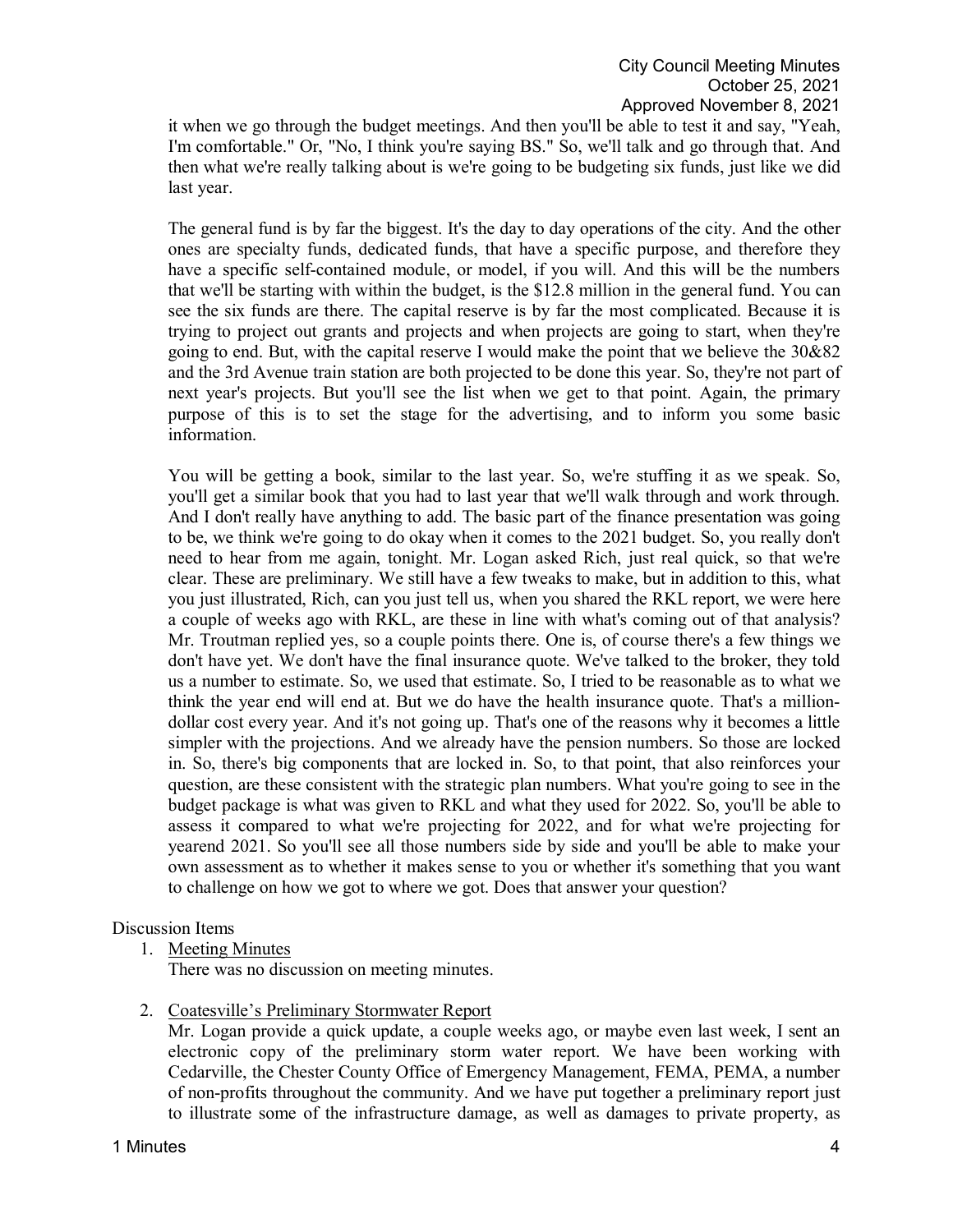## City Council Meeting Minutes October 25, 2021 Approved November 8, 2021

well as public property. In your report it gives you somewhat of a preliminary snapshot of some of the issues and challenges we have with the infrastructure here in Coatesville. Many of you know that Coatesville is a very old city, many of the storm water pipes in the system itself has been stressed. June 8th was the first test, which we failed. September 1st was the second test, which we failed. And basically, this is part of, whether you believe it or not, environmental changes, global warming. Call it what you like. This city cannot take the volume and the velocity of water that was coming down on September 1st. And that's just it. We could have had the most state-of-the-art storm water management system in place, and it probably still would not have functioned correctly. So, what this has done is this has revealed what we need to do moving forward. This Thursday we have a meeting with FEMA. They will come out, they'll do an assessment. As I said earlier we will be working with our engineering partner. And our next step is going to be submitting a number of applications to fund a study, as well as a construction of maybe replacement of storm water pipes, or an extension. What I mean by extension is maybe rerouting the way the system is right now. Coming from, what do you say, 9th Avenue, maybe? So, from 9th all the way to the Brandywine. That whole infrastructure may need to be rerouted. But I'm not an engineer. So, we're going to have those experts do what they do. And we'll come back with you all later once the grant application periods open up, and we'll start submitting them.

Vice President Green asked knowing that 30 is a state road, down at 10<sup>th</sup> Avenue and Lincoln Highway. Has PennDOT made any moves toward fixing that? Because that barrel at this point is starting to sink into the hole also. Mr. Logan stated to answer your question, we are meeting with them on Thursday as well. And we're going to address that. There is speculation that there is a collapsed pipe there. That's what's causing the slope, or the hole. But until they get down there with the camera to see actually what it is we don't know. Councilperson Graves stated I'm not going to say anything that really hasn't already been said about just having old infrastructure paired with climate change, other than, and you have FEMA and PEMA involved, other than the issues that are causing this flood are systemic, and we need long action from our state and federal government if we're going to be able to solve this. This is so much bigger than the city can begin to do on our own. So, I'm glad that FEMA and PEMA are involved. But we're going to need to be a part of finance infrastructure build, and that's going to have to pass. So, we need to advocate to have help there.

### **Citizens Hearings – Regular Action Items Only (3 Minutes)**

There were no citizens hearings on regular action items only at this time.

Mrs. Hunt made a motion to close citizens hearings on regular action items only; Vice President Green seconded the motion. Motion passed 7-0.

### **Regular Action Items**

- 1. Receive and consider a motion to approve 2022 Minimum Municipal Obligation (MMO) adjustment to increase Non-Uniform in the amount of \$16,671.00. Vice President Green made a motion to approve the 2022 Minimum Municipal Obligation (MMO) adjustment to increase Non-Uniform in the amount of \$16,671.00; Mrs. Hunt seconded the motion. Motion passed 7-0.
- 2. Receive and consider motion to approve advertisement for Budget special meetings and work sessions.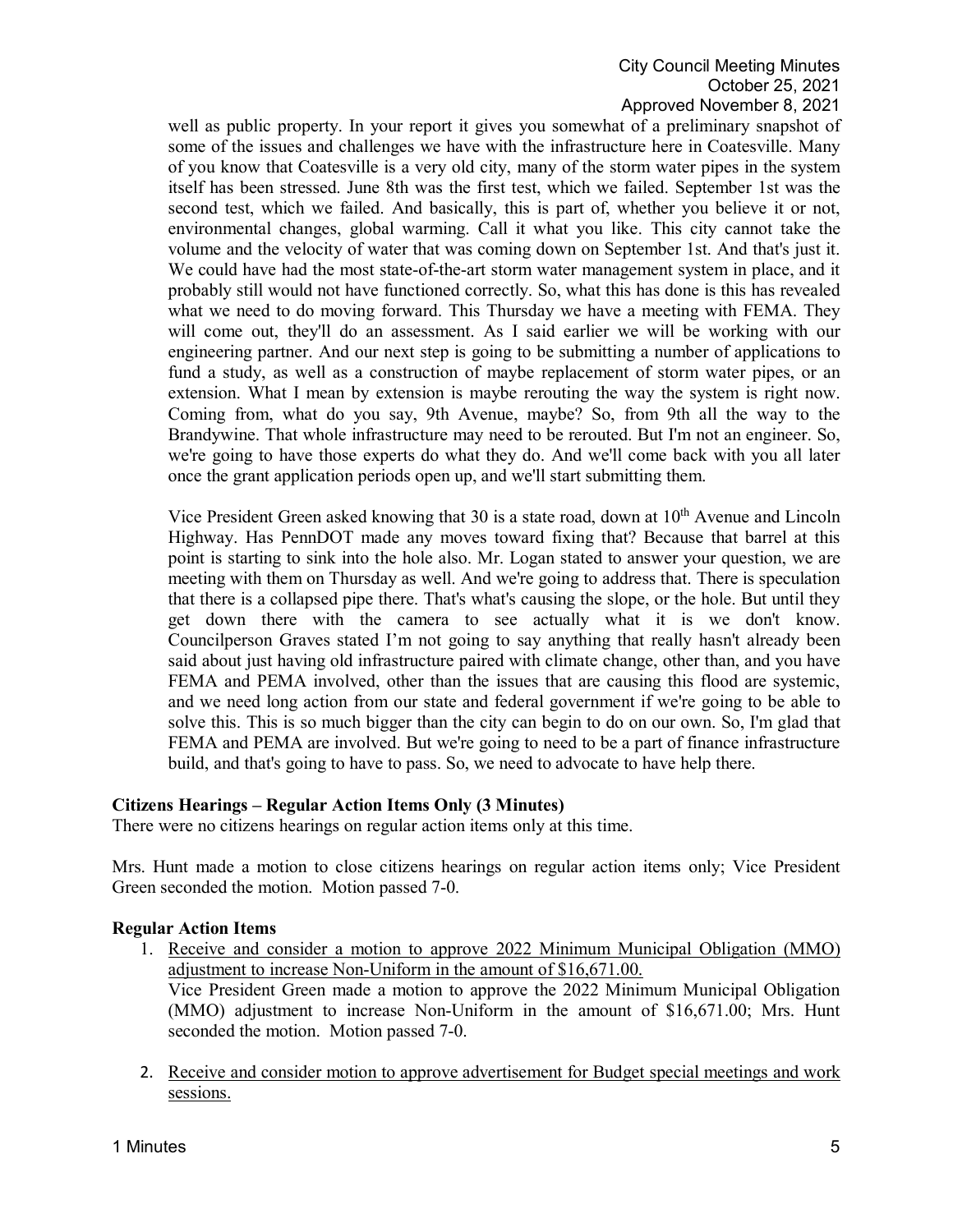Vice President Green made a motion to approve the advertisement for budget special meetings and work sessions; Ms. Al Amin seconded the motion. Motion passed 7-0.

3. Receive and consider a motion to approve a Resolution to authorize the City Manager to submit a Traffic Signal Maintenance Agreement, future modifications to the Agreement and future Applications for Traffic Signal Approval directly to the Department of Transportation on behalf of the City of Coatesville.

Mrs. Hunt made a motion to approve a Resolution to authorize the City Manager to submit a Traffic Signal Maintenance Agreement, future modifications to the Agreement and future Applications for Traffic Signal Approval directly to the Department of Transportation on behalf of the City of Coatesville; Mr. Folks seconded the motion. Motion passed 4-3. Ms. Al Amin, Mr. Folks and Mr. Simpson were the dissenting votes.

Mr. Simpson asked for the agreement? Mr. Logan explained basically it's a blanket agreement, PennDOT requires the city approval for this agreement. It's right before the solicitor's report. It requires the city to have a maintenance agreement with PennDOT. And this is for the new signal, signalization on  $38<sup>th</sup>$ . Mr. Simpson stated he does not see the agreement in the packet, just a copy of the Resolution. All I have is a copy of the resolution, I don't have a copy of the agreement. Mr. Logan stated her would send him a copy. He provided a background of the agreement. I'll just read you the first paragraph. This agreement in pursuant of 74 PA's CS Chapter 92 relating to traffic signals, and 75 PA CS, 6122 relating to the authority to erect traffic control devices. To define maintenance requirements for all traffic signals within the municipality. So, again, this will be a blanket coverage of all of the signals that will be going up moving forward. Ms. Graves asked when we're talking about traffic control devices, those are just general stop lights and traffic lights and things like that. Nothing like adding cameras or taking pictures. Mr. Simpson stated he wanted to see the agreement. What are we signing up for? I know we have it in the electronic version it's just the resolution. Vice President Green stated that's what's in here. Mrs. Hunt stated that's what we have. Mr. Simpson stated there is no agreement. We don't have the actual agreement to see what we're agreeing. President Lavender Norris asked if there are any changes to the agreement? I mean we've had it forever. Mr. Logan replied no. No, there's no changes. This is a requirement of PennDOT, it's a state requirement. But I'd be more than happy to send you the paper if you don't want to vote on it right now. Vice President Green stated it's the same agreement. President Lavender-Norris stated it's the same agreement we've had for years.

Vice President Green made a motion to close action items; Ms. Al Amin seconded the motion. Motion passed 7-0.

#### **Reports**

1. Solicitor

Mr. Jefferson thanked and wished a good evening to everyone. Since the last meeting the solicitor has appeared at the court of common pleas in an oral argument on a zoning appeal for 338 West Lincoln Highway. The solicitor has addressed zoning amendment issues. The solicitor has addressed the church located at 209 West Lincoln Highway, consulted with the Codes enforcement officer, consulted on a personnel matter, and worked on certain land development matters.

#### 2. City Manager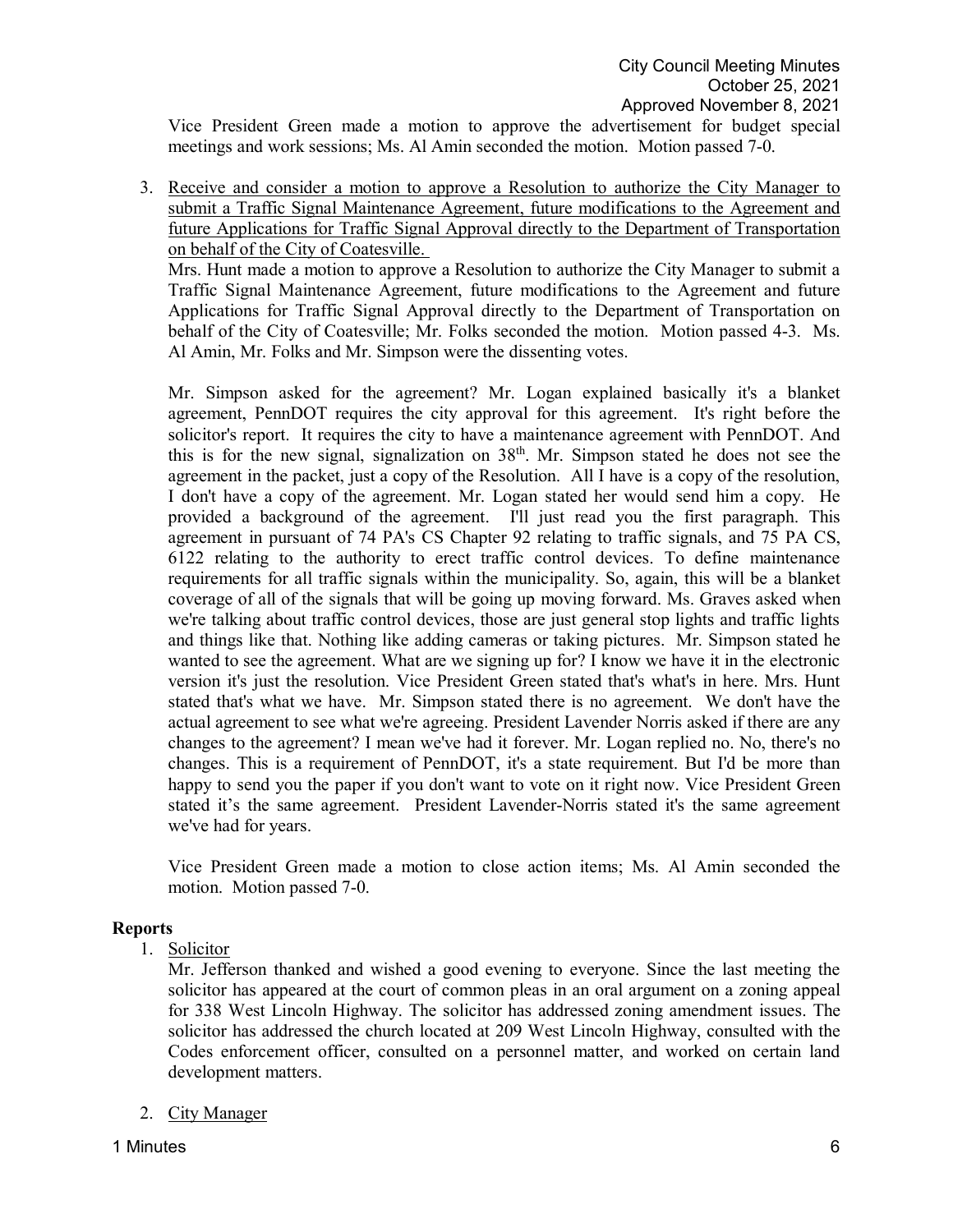Mr. Simpson asked if there was a hard copy. For either the city manager or the assistant city manager? It's not in the digital. Mr. Logan stated I don't give you a hard copy. Mr. Simpson stated I thought we always required the city manager gives a hard copy? President Lavender-Norris explained we haven't had a hard copy since Mr. Trio.

Mr. Logan provide a quick update on the business and economic development. In executive we talked about real estate. I didn't get a chance to talk about new investors. We do have a number of new investors that continue to come to Coatesville. They are looking for investment opportunities here, throughout the entire city.

So, that's encouraging. Last Friday we were able to celebrate the new train station groundbreaking event. That was on October 22nd. That marked the construction of a new ADA compliant train station. This project represents approximately \$65 million in construction and economic development for the city of Coatesville. The project design includes a construction of a new ADA accessible train station. Elevators, lighting, parking, pedestrian access to the north and south platforms. The estimated projection for project completion is 2025. So, we're hoping that that's going to be a little bit earlier than that, but that is the projected completion. In addition to the groundbreaking ceremony, I just want to say that the partnership between PennDOT and Amtrak has been a wonderful partnership. We have meetings on a monthly basis to discuss how this is going to move forward. They have provided us with resources and technical support to make this happen. And we're very excited about it. And we also have the opportunity to be working with SEPTA as well. SEPTA has come forward. They will restore service back to the city of Coatesville once the station is completed. And that's going to provide a lot of opportunity, not only for our young people, but for our adults that just want to get to other destinations throughout the county and the region. So, good things are happening in that respect.

I mentioned the storm water management. We are, as I said earlier, working with FEMA and PEMA, along with the county. The county will be releasing grant information to assist municipalities on storm water mitigation as well as infrastructure repairs. That should be announced in the next coming weeks, or the upcoming weeks. As I mentioned, our engineering consultant has conducted a preliminary review of the critical flooding areas. Many of you know the hardest hit areas were 5th, 6th, and Olive, and Harmony streets. In addition to the city of Coatesville working with the county we're also working with a number of non-profit organizations, the Brandywine Health Foundation, and the BVAA, which is the Brandywine Valley Active Aging. They are responsible for launching the Red Umbrella Response Fund. I think right now they are approaching \$165,000 with hurricane relief. And that money is slated to help and provide assistance to individuals that may be out of homes or suffer damage in their homes during that September one storm.

We ended last week, or I should say October 15th, with the Sounds of Summer Jazz series conclusion. It was a wonderful evening. A lot of our residents came out. Some of them I see in the room. I did see you eat the fish, and I saw you dance on the lawn there. It was a great event. My thanks goes out to the city council members for allowing us to do that this year. As you all know, last year we weren't able to kick off a number of our events, so we were very happy to be able to provide a Friday night kind of wind-down for a number of our residents here in the city. There will be a recap that's going to be posted on the Coatesville YouTube channel in a couple of days. So, stay tuned for that. I think it's called The Coatesville Sounds of Summer Recap.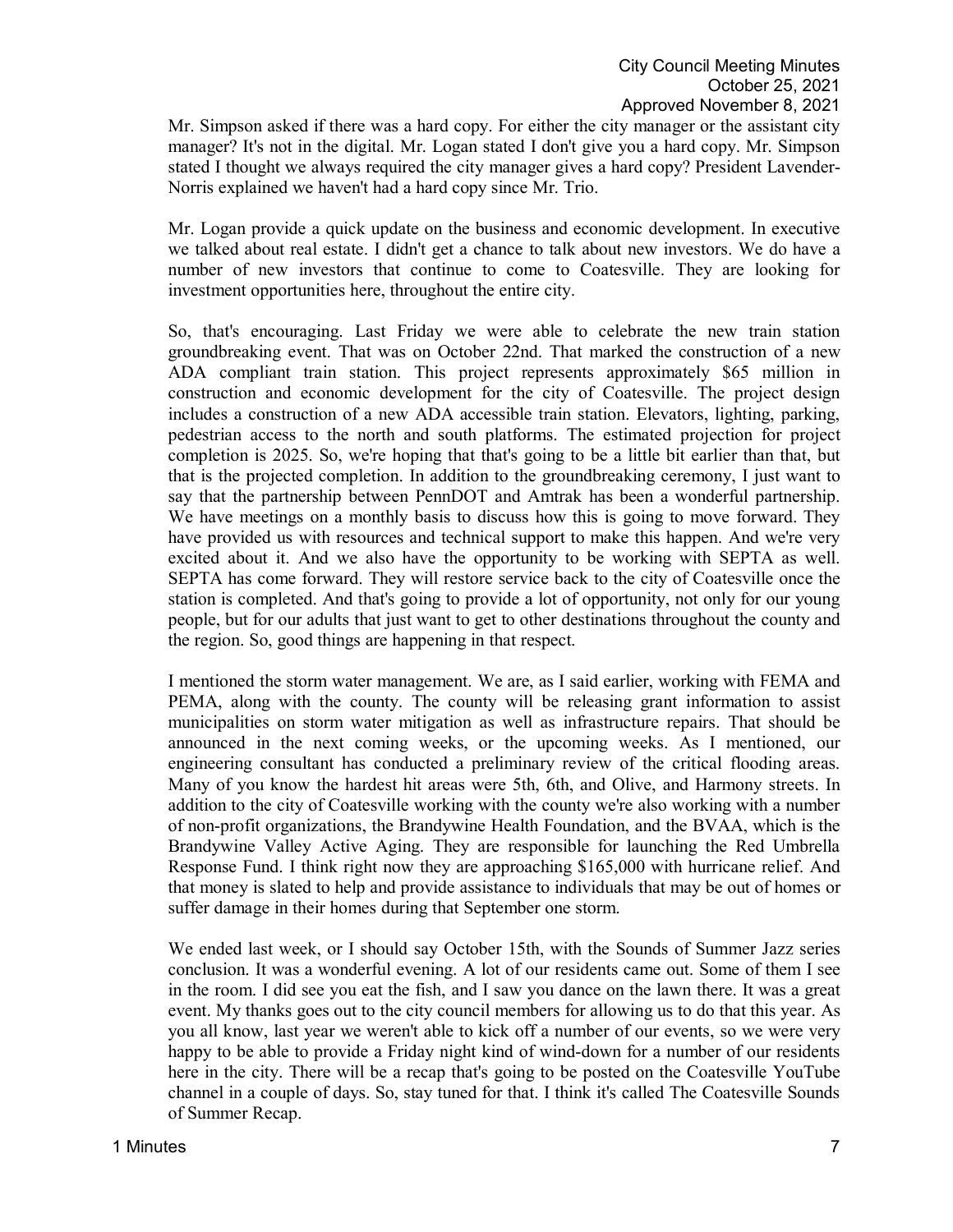### Assistant City Manager

Mr. Huston welcomed everyone to tonight's meeting. Just to start off as we have the last few weeks, because it's still critical in the county, from the Chester County Health Department we remain high. That is now six consecutive weeks of being on the high scale. However, on the positive news is that from our high of about 160 we've dropped to 104. So, we are seeing lower numbers in COVID in Chester County. So, there is some advancement on that. There were 10,000 tests performed this past two-week period as opposed to 12,000 reported before. So, it's moving in the right direction. Vaccination rates have basically stayed the same. 60% for fully vaccinated, and about 70% for partially vaccinated. The highest vaccination rate, again, is over 60. We are seeing some of the numbers now as the young people have now been allowed to start having some vaccinations. We're starting to see them rise among the under 19s. So that should be interesting to see how it effects our numbers over the next few weeks and months. Coatesville School District remains in the top three. We had 139 incidents per 1000, which was down from 180 per 1000 two weeks ago. Avon Grove has now moved to number one, and Oxford remains in number two. The comment that is asked is why are we using school districts. The county has stopped using zip code numbers and municipal numbers. So, the best we can get for local data is by using the school district numbers that are being posted. So, that's where we go. A quick reminder is that we are in masks still in the city. So, please adhere to the signs out front, and we're good to go.

In Public Works, first off is we are looking for a Public Work staff addition. It is on the website. And I'm not going to read you the whole thing, which I typed out, but I'll just tell you, you can always type in public works, or Coatesville Trash Recycling jobs. Or Coatesville jobs, it will come up the same way. So, if you want to go into that, that's fine. And we'll see where we are.

On Palmer Park stages two and three, the first phase was completed last year, two and three will start hopefully this fall. The contractor has been chosen by bid process, so now it's a matter of having some pre-construction hearings going through some finalizations, and hopefully get going over the wintertime, so we get into springtime we should have a phase two and three. Now that will encompass the entire block now. So right now, we only have the one corner done, but this will actually encompass the entire part of Chestnut Street up to just short of Merchant Street. So actually, we're looking forward to having that work going on as well.

A comment quickly on trash and recycling, I know we've had some concerns about trash recently. We are aware, and have been working with Eagle to expedite and clean up the issues. We believe we are getting better. The numbers of phone calls coming in from our residents has dramatically dropped off in the last two weeks, so that's a positive sign. One thing we will concern ourselves with now is there is an issue both reported by Eagle and by city residents, that we are co-mingling recycling and trash. And that is a no-no in the State of Pennsylvania. So, we need to get better at it ourselves, and also Eagle needs to focus on it a little bit more themselves. They are opening the toters, and if they see trash inside the toter they will not take the toter. They have been asked to leave a note to the home owner, be able to tell them, "This is why it's not being taken, please clean it up and we'll come and get it next week." So, hopefully that is what they are adhering to. But what they call that is dirty recycling, and we cannot have dirty recycling go into the recycling system. It will get kicked out. So, we have information, again, on our website. You can go into Coatesville Trash, or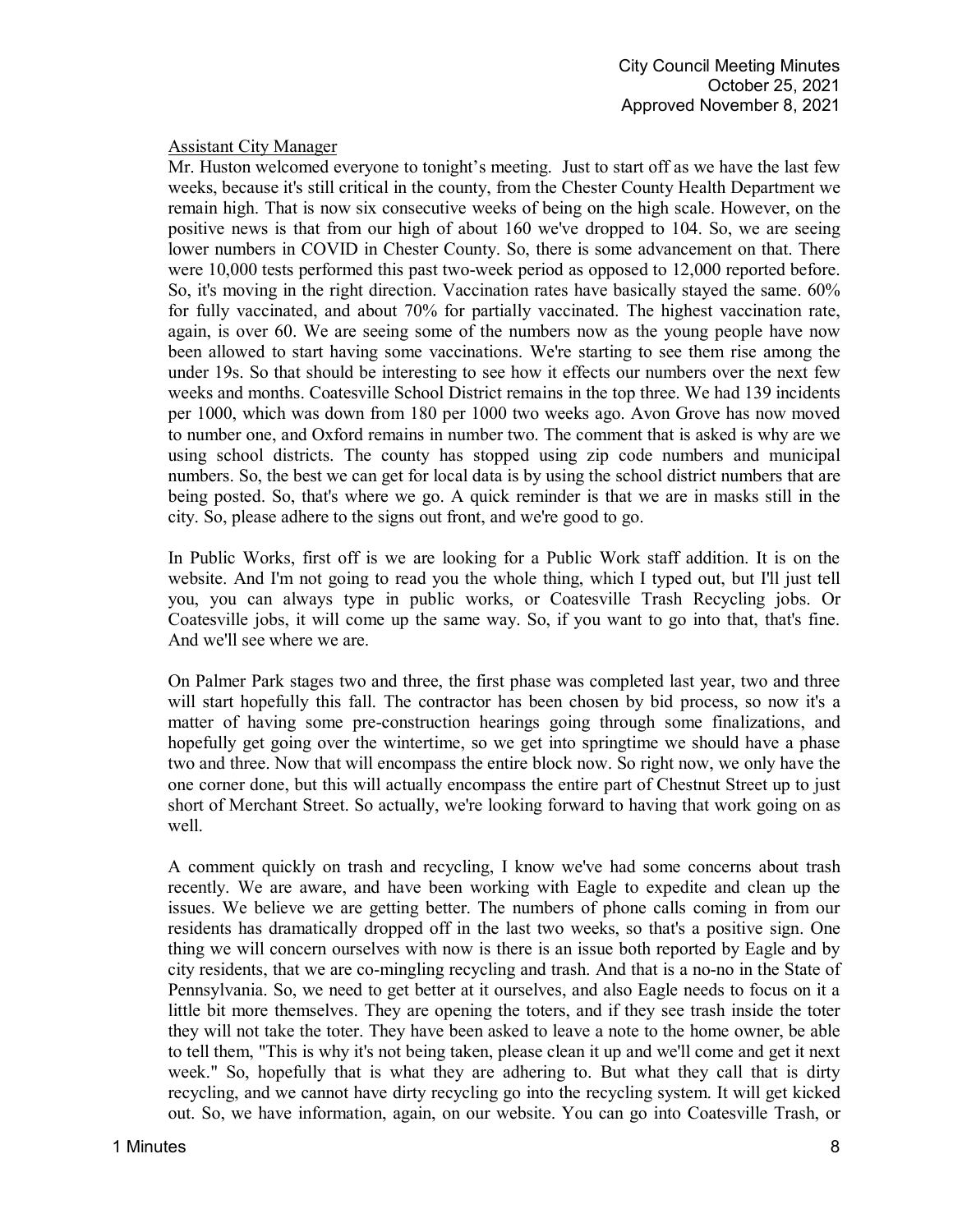Coatesville Recycling, and they'll have all the information you need for what can go into a trashcan, what goes into the recycling bins, how it should be handled, cleaned. Little things like even no lids. They don't want the caps on water bottles. So, all of that information is out there for you to read.

Moving to Codes, we are still looking for two additional staff people with Codes. Especially right now to work on the quality of life, to get out into the city and see where we are in trash. Overgrown weeds, and that type of thing. Parked cars. And we'll get those things working on by having two new staff people come on shortly. We have a couple of resumes in, so we'll be doing some interviewing, but if you know anybody who's interested in working for the city, going through quality of life concerns up and down the streets of this city, we'd be glad to hear from them. A background in Codes would be great. What we're looking for, though, we can educate. As long there's somebody who's highly organized, knows how to handle paperwork, can file things the right way and be able to work with people. Because one of the jobs in quality of life is you may be confronted by a home owner. So, you need to be able to handle that kind of negotiation with folks as they come to you. So yes, if you know anybody that fits that, please do.

And then weather related. The weather forecast said 10:00. That didn't hold up, but they're predicting, and this is coming from some concerned citizens about the storm water management. Public works went out today, cleaned up some of the problem intakes, did some work to make sure the trash was moved away. We don't believe this was a problem, we are not in the flash flood warning zone according to the National Weather Service, we're on the western edge. But I just looked at my radar, if you saw me poke my phone I apologize. It actually moved a little bit more away from the ocean and into us. So, we don't think we'll have a problem, but I know to allay the fears of some of our residents, who as soon as a raindrop falls they are concerned, and I get that. We have been out today clearing in preparation. Hopefully we'll get there. But if you have totes out, look at your neighborhood, pick up some trash that flows in. Our biggest issue in clogging is actually trash. It flows down the hill and gets stuck in those drains and then we get clogged up. So, that is my report.

3. Finance Director

Mr. Troutman did not provide a finance report at this time.

### **Citizens Hearings Non-Agenda Items Only (3 Minutes)**

President Lavender-Norris stated with our citizens hearings you have a three-minute timeframe. I just ask that you make your comments and when you hear the buzzer please finish up your sentence and hopefully return to your seat and listen to the rest of the meeting. First up is Miss Wendy Whitaker.

#### Wendy Whitaker

Ms. Whitaker voiced her concerns on stop signs around the park. Along Walnut Street between 3rd and 4th Ave, just to slow down the traffic. Also, it's just a straightaway from Lincoln Highway on 4th Avenue straight up to Oak Street. And it seems to be a raceway. There're no stop signs in between Lincoln Highway and Oak Street. It's just a straight shot. And there's a lot of traffic going up and down. That's one thing. Also, stop signs possibly between 4th Avenue and 3rd Avenue on Rosemont. Kids going to the park, it's dangerous. One of the residents was saying police said, "Oh, they might be just going 25 mile an hour." 25 mile an hour is still too fast in that area where there is kids playing. I was also curious as who owns the parking lot on the southeast corner of 3rd and Harmony Street? Where there's plenty of cars that are just parked there. I was just curious if the city owned it,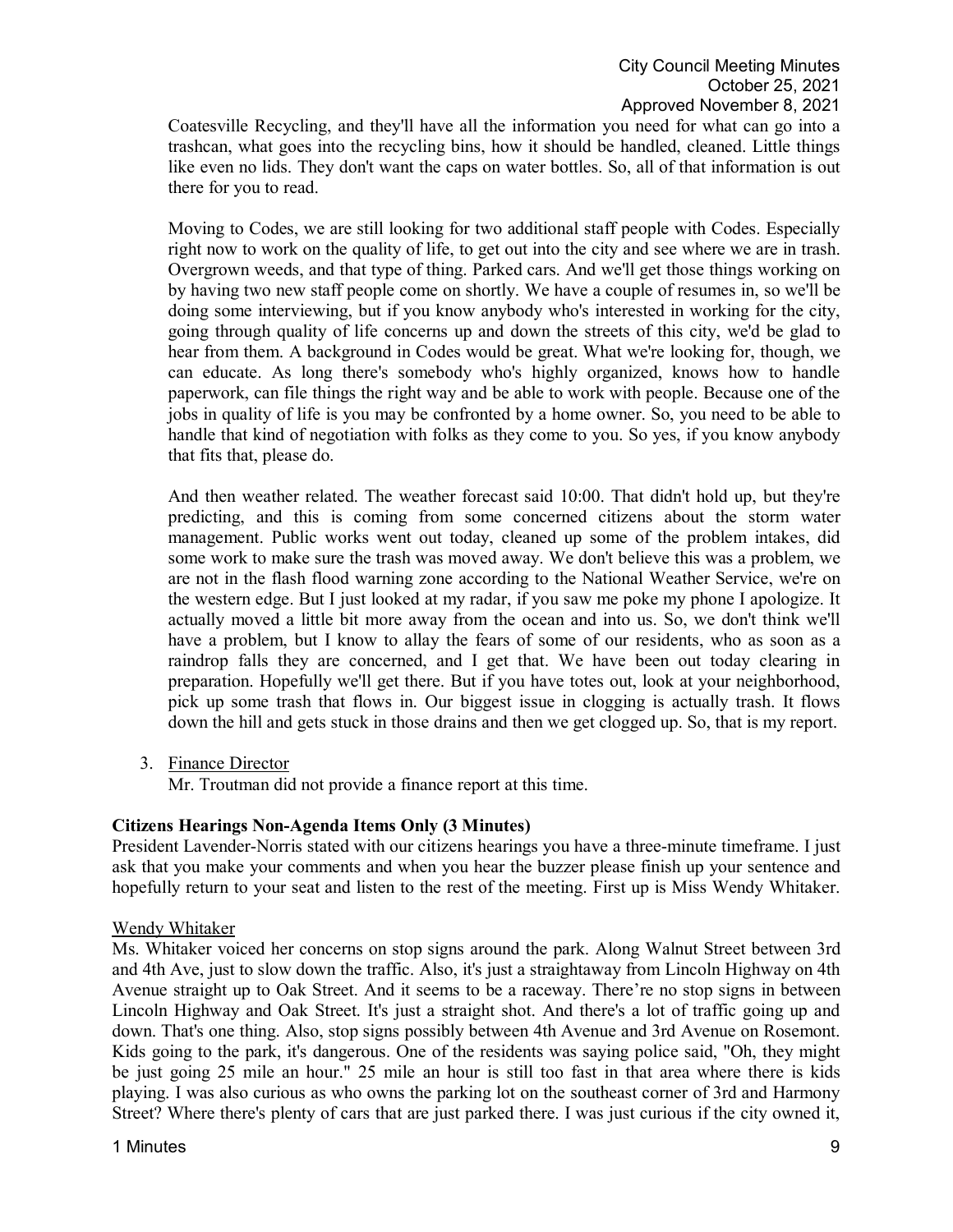or who owned it. You know? Because it's not very appealing. Okay. And then there was an issue at the 162-64 Rosemont Avenue, where they had a roach infestation. And the people are still living there. I don't understand. They had someone come in and clean out. Now, the former owner, he took care of extermination once a month. But now that new company that's taking over a lot of different... I don't know the name of the company that's taken over a lot of rentals and things. Since then, the place has gone down. So, I think that whomever that business that is buying up properties needs to be checked. That's my time. Thank you.

#### Garrett McComsey

Mr. McComber thanked everyone for turning on your microphones. The past meetings on YouTube, the several past meetings it's been very hard to hear. So, just maybe before each meeting, I really appreciate that tonight that was done. So, thank you. I wanted to say thank you very much for last meeting's comments at the end of the meeting. I usually write down notes, so if I'm a little scattered tonight, I apologize. But for a long time, I've felt like I was on an island, just waiting for rescue. And you've heard problems I've had over the years, and things like that. But it was refreshing, but a little upsetting when you went around the room and also said the troubles you're having in your own areas with difficulty and things of that nature. So, I appreciate that. I've lived here a long time and I come to these meetings because I care. And that's why I'm here. And that's why I stay in Coatesville. I don't know how health or longevity is going to keep me here, but we have a lot of good landlords in Coatesville, and we have a lot of great people in Coatesville. And you know that. Families that have been here for generations. And for about the past 20 years or so, we've had a lot of good landlords, but slumlords have run game on this town. Because they've depended on you being understaffed and overwhelmed. And you know about my issues. But it's been happening for years. And what I'd like to do is, none of you are on this council forever, but when it comes to legacy of what you did while you were here, I'd like to see a year, and Mr. Troutman, I'd love to have a line item that says, blight. Where you live, sleep, and breath blight for a year, and take whatever money you need to throw at it. Because like Mr. Folks said at the last meeting, you can't have nice things unless you clean up the town. And that's what needs to happen. If the police department can send me a notification and a letter saying I need to get new paperwork in for my handicap placard, my spot, or I'm going to lose it within 10 days or so, you can certainly drill down to all the landlords in Coatesville and all the ones that live outside the city, after five miles, and say, "Who's your property manager? And when were they there last?" And that proves it. Not just calling them and they say, "Oh, I have a property manager." "Okay, thank you. Goodbye." This can be done. But we can't have nice things while there's blight, dilapidated properties, trash, mattresses, cars, properties that have abandoned landlords all over the city. We can't have nice things until that's cleaned up. And I love this city and that's why I'm telling you this. So, I hope I got it all out, and I hope it was clear to you. Because I usually write notes down, but sometimes it means so much that you get it out.

#### Walter Teal

Mr. Teal voiced a few concerns. Concerns number one, like I had stated prematurely, on 10/6 a tractor trailer got stuck in between the white pillars going into Elmwood Garden. It destroyed the storm drain, the stop sign, the curb, the grass. Please take a note I would like to see if we can try to recoup some of our money back for that store drain that that company destroyed. Number two on my agenda of question is, 4th Avenue underneath the underpass, is there any way we can get the street crew to go up there and scoop up the hard dirt that's on the macadam underneath the train station? That's still the city's responsibility, the road itself. Even though it's underneath the train, if we could get someone to clean that dirt up, that would be nice when we drive under there. 3rd Avenue storm drain at the train station. You're talking about all the storm drain issues that we're incorporating. But if it serves my memory correct, correct me if I'm wrong, there's a company that's about to build an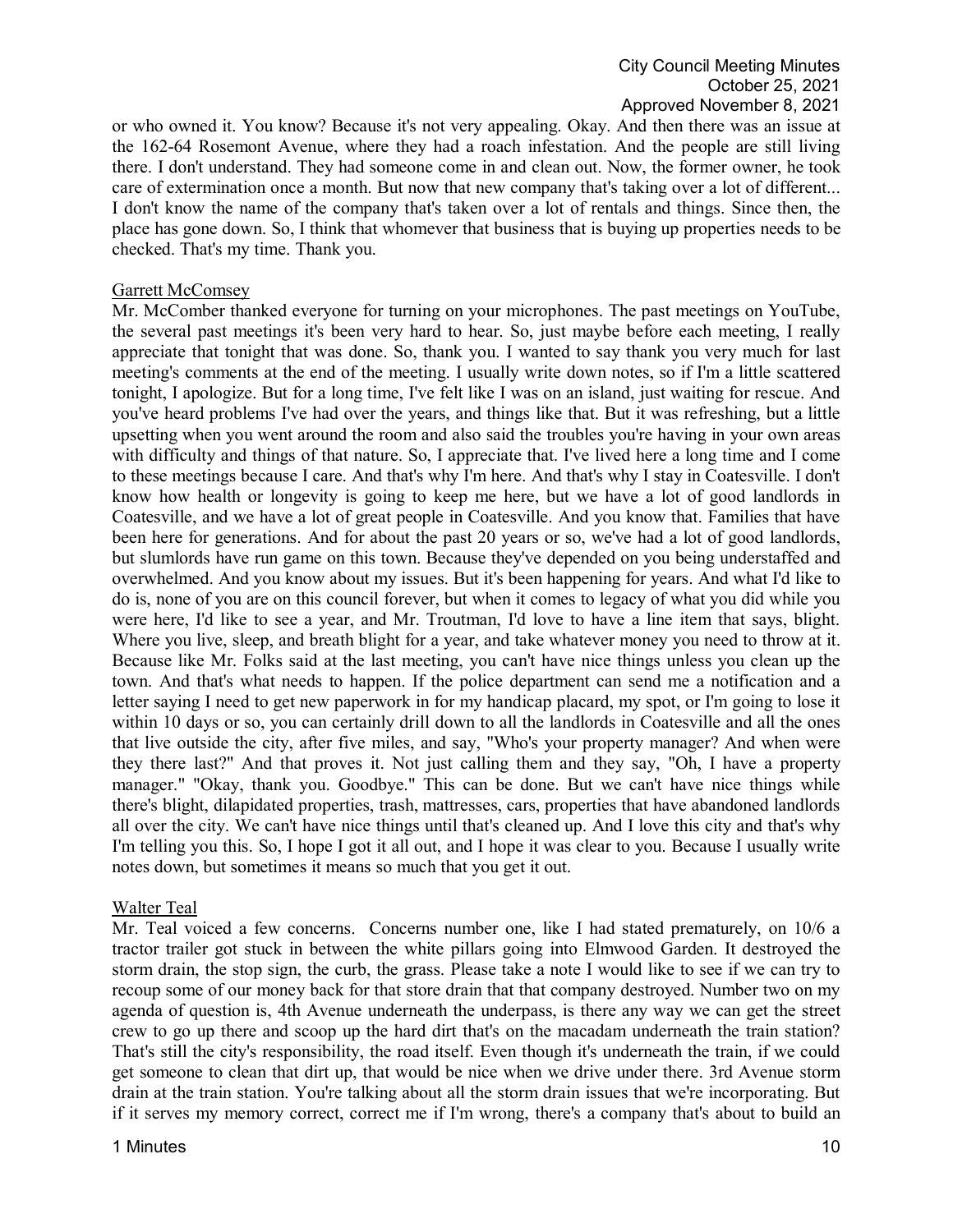# City Council Meeting Minutes October 25, 2021 Approved November 8, 2021

apartment building, 200 apartment buildings up on Adams Drive, correct? Where all that water's going to go? Because there's no retaining pond in those blueprints, the last meetings that we were having. If we're already having problems with no infrastructure, and then you're going to put in apartments and sidewalks and parking lots, where's that water going to go? We already had issues, so that needs to be rectified soon, before we allow them to start building. And last and foremost, please, please, please, widen the road on Harlan before the start building anything. Like I stated to Mr. Logan and also whoever else was on that meeting, before they built Walmart down in Exton, they wanted to build a Walmart, they said, "No, put the bypass in first before you build anything." And we're about to build a 220 apartment building and the road doesn't even meet the specs for the State of Pennsylvania, for it to be two lane with one side parking. Remember those footage that those statistics that I gave you? I hope they don't fall on deaf ears. They need to be rectified, but first and foremost we've got to figure out how to get the water out of the city before we start digging holes anywhere. Plain and simple. Everyone here has common sense. Please use them. And I don't mean to insult anyone's intelligence, but common sense goes beyond what the policy is. You know if we already have problems with water now what do you thinks going to happen when we start digging 10, 30 feet in the ground. All right? Thank you for your time. Vice President Green stated she would talk to him after the meeting.

Vice President Green made a motion to close citizens hearings on non-agenda items; Mr. Folks seconded the motion. Motion passed 7-0.

### **Special Events**

There were no specials events at this time.

#### **Council Comments**

Mr. Simpson had no comment at this time.

Mr. Folks thanked everybody for coming out. I look at the news every day and Philadelphia, and I just want to thank the chief for your leadership in our city, for the men and women that go out and go beyond. Because I'm so glad we don't have that here.

Mrs. Hunt thanked everyone for coming and spending the evening with us, also bringing your concerns. And just know that they're not going on deaf ears. That we are doing our best to try and rectify things as they come. I want to, again, give a shout out to our staff for the awesome job that you're doing, and moving the city forward and maintaining things even as we go through this growing period. Of course, to our chief, awesome job, as always. City manager, assistant manager, finance director, and to my colleagues. It's always a pleasure to work with you as we try to put our heads together to do what's best for the city. Mr. Teal, I would also like to speak with you after the meeting, if that's okay. Thanks again, have a good night everyone. Be safe in this weather going home, thank you.

Councilperson Graves thanked everybody who came out tonight, everyone who is going to re-watch on YouTube for spending your time with us today, and discussing city business. I really don't have much tonight, other than just thank you all for coming out.

Ms. Al Amin thanked everybody for coming out, and thank you to everybody that signed the agenda, and gave us your concerns. I like it when the residents come and tell us what they would like to see in this city, because it's our city, not just council, not just admin, it's everybody's city. So, it's important to me to hear the concerns of the residents. So, hope that you continue to come and do that.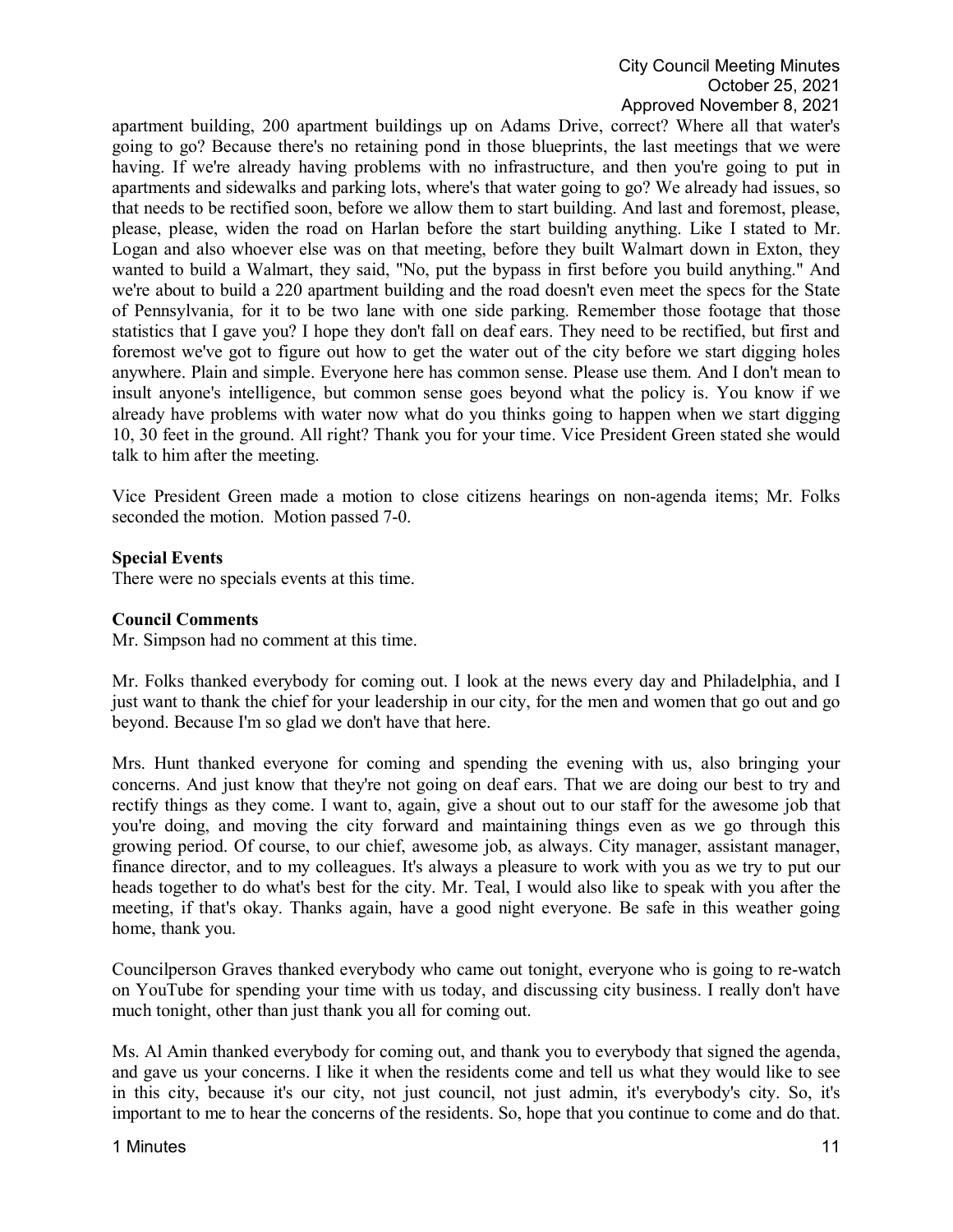I hope everybody knows that Trick or Treat has been moved from Saturday to Sunday. There were some concerns, it was originally Saturday. And a lot of people voiced their concerns and they wanted it moved to Sunday, so it has been moved to Sunday from 4:00 to 6:00 pm. And again, just thank you all for coming out, and everybody have a good night and safe travels, thanks.

Vice President Green thanked everyone for coming out tonight. Again, I also like it when the residents come out. Each and every concern, Garrett, Miss Wendy Whitaker, Mr. Walter Teal, they don't fall on deaf ears. You know, Wendy, I feel your pain. And hopefully something can get done. That's something that needs to be handled ASAP. But I'm excited, also, about everything that is going on. Last Friday we had our groundbreaking ceremony. Miss Whitaker, you were there. For our new train station project that we've been trying to fix our rail situation for over 20 years. We've been trying to put a new station on 4th for the last 10 or 12 years. And God saw fit to bring it to fruition with the groundbreaking, so I'm just very excited about that. And I had the opportunity to be in town on Saturday and people were so excited from what had occurred on Friday, and being able to stand there and direct them through all the projects, or all the things that are going to take place in downtown. It's going to be like the domino effect. I mean there's so many things that are going on, so many new, we've been talking about revitalization, and for a lot of people things don't happen fast enough. But I guarantee you just hold on, because there's a lot going on in the city of Coatesville. I'm so grateful, of course, for our administration, so grateful for Mr. Logan, and Mr. Huston, our chief of police. The safety on our streets has improved immensely over the years. And it's opened us up to all kinds of things. So, as you see, as you look forward, please just hold on and watch and see the domino effect of all the hard work of our administration and our solicitor and our police department, it's getting ready to come into fruition. So, I'm excited, and I just want everybody to be excited with us. We're always going to have this infrastructure improvement, as Miss Graves stated earlier. It's real important that our government provides the money that these cities, not just Coatesville, but all throughout these United States, a lot of us have not had infrastructure improvement in 70 years, 40 years, you know? And with the amount of housing and the way that the climate is changing, whether we want to admit it or not. As Mr. Logan said, we cannot withstand the power that this rain and these storms have been bringing to the city. Everybody wants to think that the storm water, the drain systems are all clogged. But that's not the answer. The answer is we can't hold. Things have changed, and we just need to make sure that we can get the money and get the... Because we're talking hundreds of thousands of dollars it's going to take to improve our infrastructure. And that's not going to be something that's going to happen overnight. But the smaller things that we can do in the meantime, applying for the grants, working with PEMA, working with FEMA, our administration is truly on top of it. So, I'm excited. And I just want you all to be happy too. So, thank you all for coming out and we'll see you next time.

President Lavender-Norris thanked everyone for attending the meeting. I just want to echo my colleagues in gratitude, and the excitement with regard to what's going on in our community, in our city. And I want to just say that we have to come to a point where we all know that we have one common goal. And before we can reach that common goal we have to want to all grow in the same direction to get there. And an example of that was the groundbreaking for the train station. We had federal, we had state, we had county, we had local governments, and we had our residents. Everybody. Same common goal. Struggling, growing together to get there. That's one project. We have a lot of irons in the fire. So, my prayer is that we stay focused on the business of the city, and empowering our residents. If we can do that, we'll be the beacon. And with that being said to the staff, to our solicitor, our chief, to all, God bless you all. Thank you all. Everyone have a safe trip home tonight.